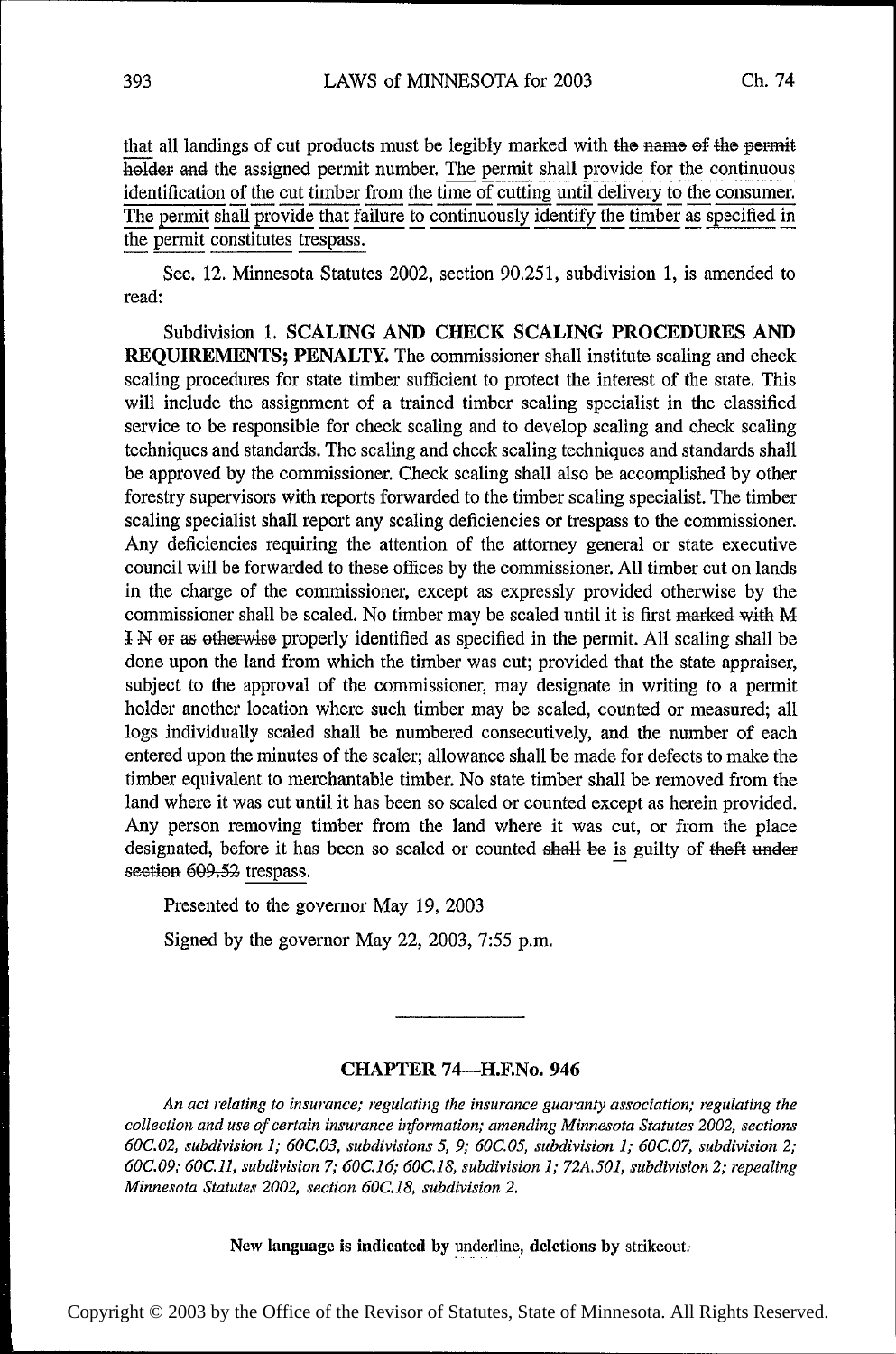~

~~

~~~

~ ~

~~

~~~

【

~~

~~

~~

~

~~ ~ ~ ~ ~

~~~

■

∙

~~  $\mathsf{L}$ 

 $\mathbf{r}$ 

BE IT ENACTED BY THE LEGISLATURE OF THE STATE OF MINNESOTA:

Section 1. Minnesota Statutes 2002, section 6OC.02, subdivision 1, is amended to read:

Subdivision 1. SCOPE. This chapter applies to all kinds of direct insurance, except:

(1) life;

(2) annuity;

(3) title;

(4) accident and sickness;

(5) credit;

(6) vendor's single interest or collateral protection or any similar insurance protecting the interests of a creditor arising out of a creditor debtor transaction;

(7) mortgage guaranty;

(8) financial guaranty or other forms of insurance ofiering protection against investment risks;

(9) ocean marine;

(10) a transaction or combination of transactions between a person, including affiliates of the person, and an insurer, including affiliates of the insurer, that involves the transfer of investment or credit risk unaccompanied by transfer or of insurance risk; or

 $(11)$  insurance provided by or guaranteed by government; or

(12) insurance of warranties or service contracts, including insurance that provides for the repair, replacement, or services of goods or property, or indemnification for repair, replacement or service, for the operation or structural Tailure of the goods or property due to a defect in materials, workmanship or normal wear and tear, or provides reimbursement for the liability insured by the user of agreement or service contracts that provide these benefits.

Sec. 2. Minnesota Statutes 2002, section 60C.03, subdivision 5, is amended to read:

Subd. 5. PERSON. "Person" means any individual, corporation, partnership, association, or voluntary organization, and includes governmental entities.

Sec. 3. Minnesota Statutes 2002, section 60C.03, subdivision 9, is amended to read:

Subd. 9. AFFILIATE. "Afliliate" means a person other than a natural person who directly, or indirectly, through one or more intermediaries, controls, is controlled by, or is under common control with an insolvent insurer on December 31 of the year preceding the date the insurer becomes an insolvent insurer another person.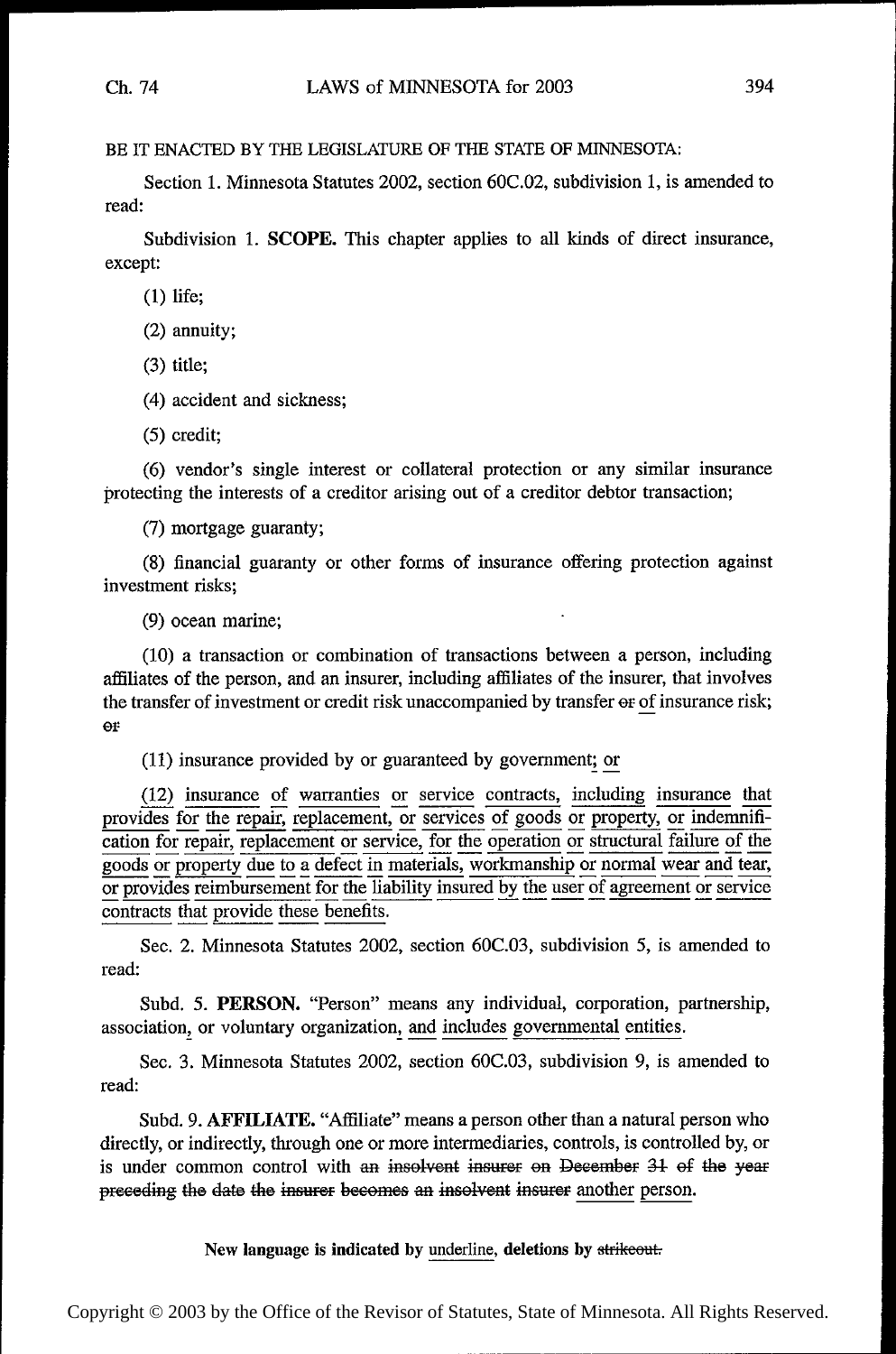Sec. 4. Minnesota Statutes 2002, section 60C.05, subdivision 1, is amended to read:

Subdivision 1. The association shall:

(a) Be deemed the insurer to the extent of its obligation on the covered claims and have the right to pursue and retain salvage and subrogation recoverables on covered claim obligations to the extent paid or acknowledged in writing as an obligation by the association. The elaims found by the board of directors to be covered shall be paid out of available funds after they have been approved or settled under sections  $60B.45$ ; subdivision  $2$ , and 60B.58, subdivision  $2$ , or the corresponding laws of another jurisdiction, subject to the board's power to reduce the amount of or reject the award under section 696.40:

The association shall not be deemed the insolvent insurer for any purpose relating to the issue of whether the association is amenable to the personal jurisdiction of the courts of any state.

(b) Allocate claims paid and expenses incurred among the five accounts and assess member insurers separately for each account the amounts necessary to pay the obligations of the association under clause (a), the expenses of handling claims, the cost of examinations under section 60C.15, and other expenses authorized by this chapter.

(c) Notify claimants in this state as considered necessary by the commissioner, to the extent records are available to the association. If suflicient information for notification by mail is not available, notice by publication in a newspaper of general circulation is suflicient.

(d) Handle claims through its employees or through one or more insurers or other persons designated as servicing facilities. Designation of a servicing facility is subject to the approval of the commissioner, but the designation may be declined.

(e) Reimburse each servicing facility for obligations of the association paid by the facility and for expenses incurred by the facility while handling claims on behalf of the association and shall pay the other expenses of the association authorized by this chapter.

(f) Notify each member insurer of its assessment not later than 30 days before it is due.

(g) Issue to each insurer paying an assessment under this chapter a certificate of contribution, in a form prescribed by the commissioner, for the amount so paid. All outstanding certificates "shall be of equal dignity and priority without reference to amounts or dates of issue. A certificate of contribution may be shown by the insurer in its financial statement as an asset in the form and for the amount, if any, and period of time the commissioner approves.

(h) Have the right to appoint or substitute and to direct legal counsel retained under liability insurance policies for the defense of covered claims.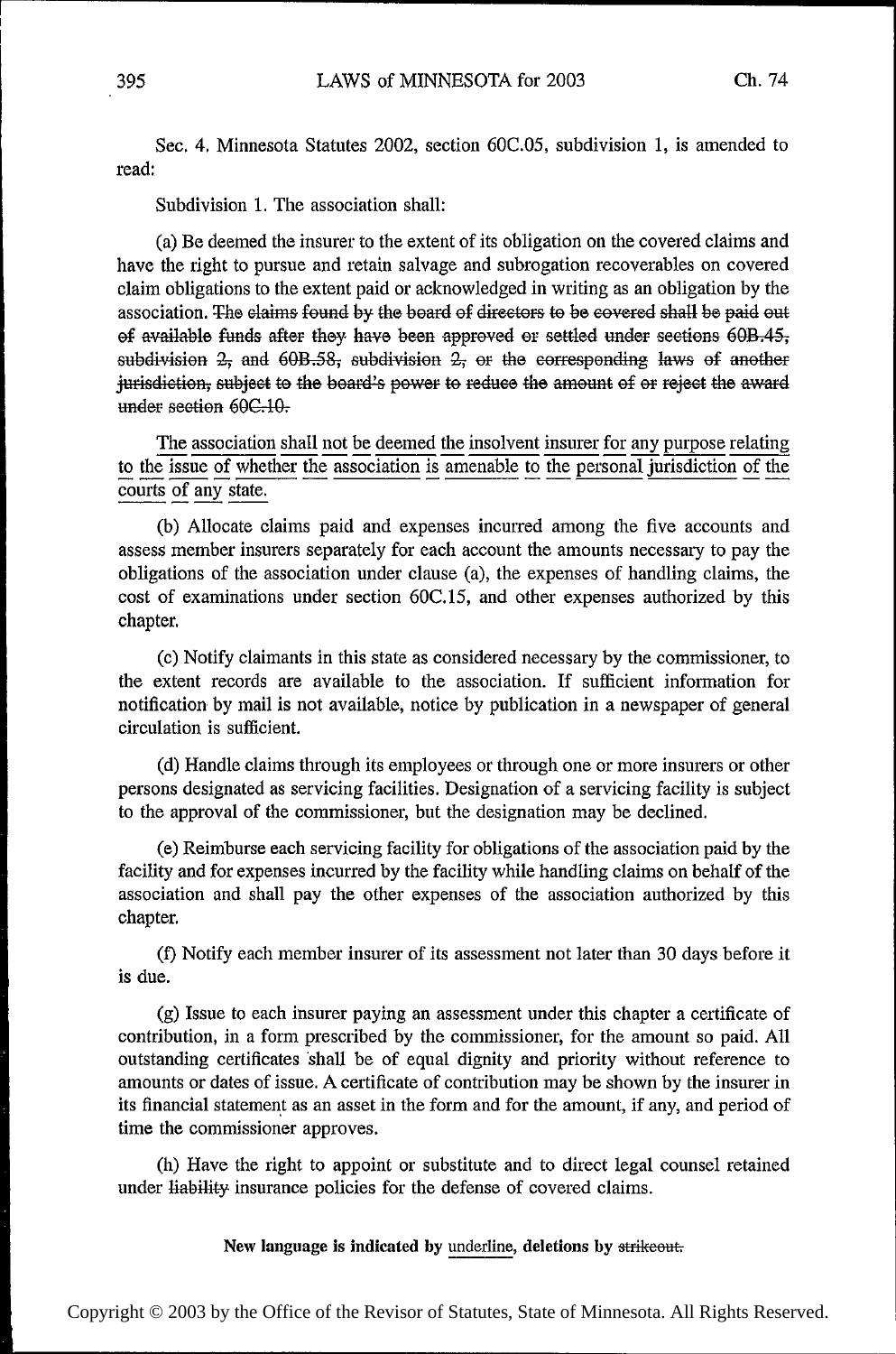Sec. 5. Minnesota Statutes 2002, section 60C.O7, subdivision 2, is amended to read:

Subd. 2. The plan of operation shall:

(a) Establish the procedures whereby all the powers and duties of the association under section 60C.05 will be performed.

(b) Establish procedures for handling assets of the association.

(c) Establish the amount and method of reimbursement of members of the board of directors under section 60C.08, subdivision 3.

(d) Establish procedures by which claims may be filed with the association.

(e) Establish regular places and times for meetings for the board of directors.

(f) Establish procedures for records to be kept of all financial transactions of the association, its agents, and the board of directors.

(g) Provide that any member insurer aggrieved by any final action or decision of the association may appeal to the commissioner within 30 days after the action or decision.

(h) Establish the procedures whereby selections for the board of directors will be submitted to the commissioner.

(i) Contain additional provisions necessary or proper for the execution of the powers and duties of the association.

(j) Establish procedures for the disposition of liquidating dividends or other money received from the estate of the insolvent insurer insurers.

Sec. 6. Minnesota Statutes 2002, section 60C.09, is amended to read:

## 60C.09 COVERED CLAIMS.

Subdivision 1. DEFINITION. A covered claim is any unpaid claim, including one for unearned premium, which:

 $(a)(\text{+})$  arises out of and is within the coverage of an insurance policy issued by a member insurer if the insurer becomes an insolvent insurer after April 30, 1979; or

 $(2)$  would be within the coverage of an extended reporting endorsement to a claims-made insurance policy if insolvency had not prevented the member insurer from fulfilling its obligation to issue the endorsement, if:

 $(i)$  the claims-made policy contained a provision affording the insured the right to purchase a reporting endorsement;

 $(i)$  coverage will be no greater than if a reporting endorsement had been issued;

(iii) the insured has not purchased other insurance which applies to the claim; and

 $(iv)$  the insured's deductible under the policy is increased by an amount equal to the premium for the reporting endorsement, as provided in the insured's claims-made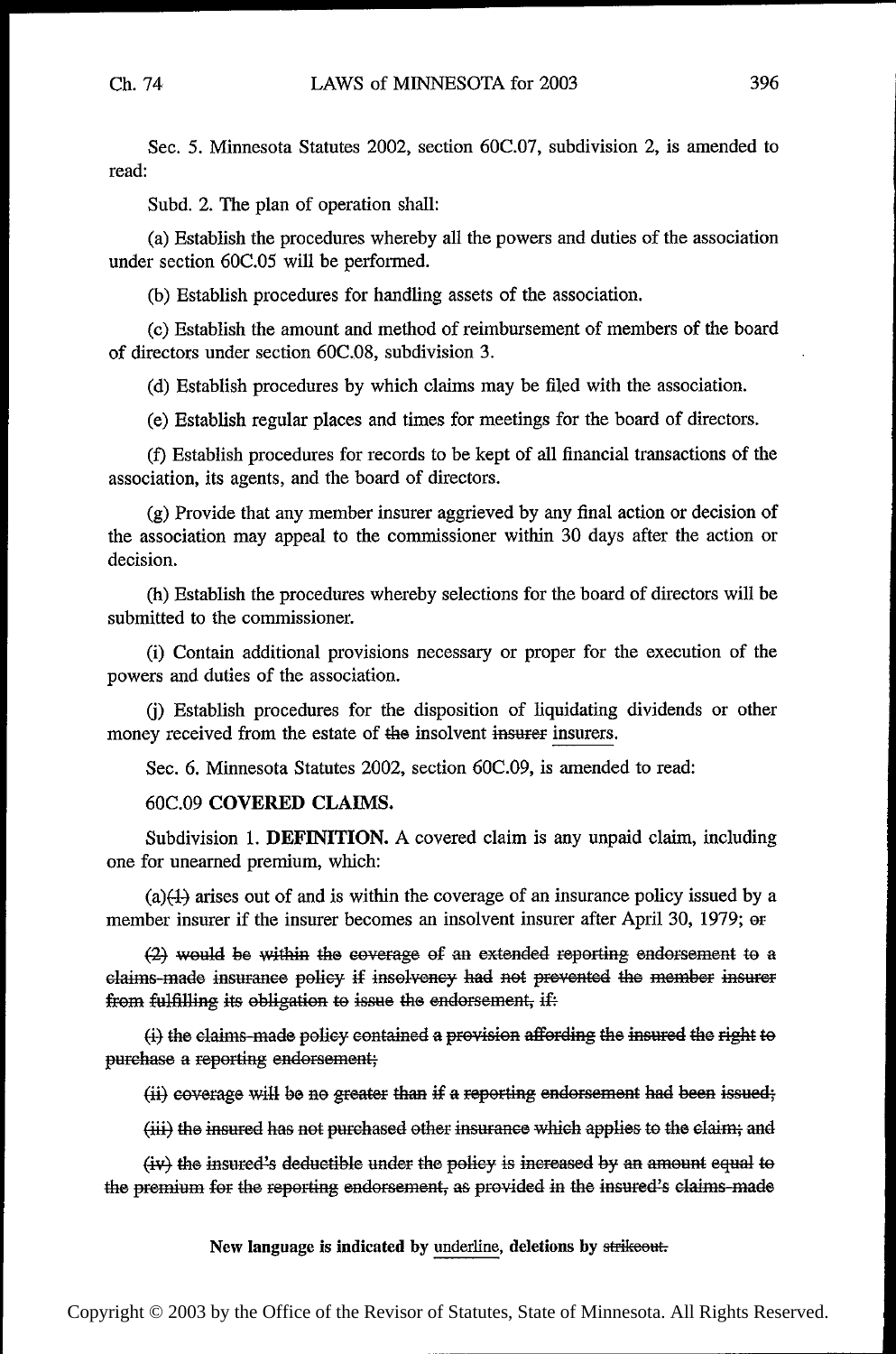policy, or if not so provided, then as established by a rate service organization;

(b) arises out of a class of business which is not excepted from the scope of this chapter by section 60C.02; and

(c) is made by:

(i) a policyholder, or an insured beneficiary under a policy, who, at the time of the insured event, was a resident of this state; or

(ii) a person designated in the policy as having an insurable interest in or related to property situated in this state at the time of the insured event; or

(iii) an obligee or creditor under any surety bond, who, at the time of default by the principal debtor or obligor, was a resident of this state; or

(iv) a third party claimant under a liability policy or surety bond, if: (a) the insured or the third party claimant was a resident of this state at the time of the insured event; (b) the claim is for bodily or personal injuries suffered in this state by a person who when injured was a resident of this state; or (c) the claim is for damages to real property situated in this state at the time of damage; or

(V) A direct er indirect an assignee of a person who except for the assignment might have claimed under item (i), (ii), or (iii).

For purposes of paragraph (c), item (ii), unit owners of units in a common interest community are considered as having an insurable interest.

A covered claim also includes any unpaid claim which arises or exists within <sup>30</sup> days after the time of entry of a final order of liquidation with a finding of insolvency by a court of competent jurisdiction unless prior thereto the insured replaces the policy or causes its cancellation or the policy expires on its expiration date. A covered claim does not include claims filed with the guaranty fund after the final date set by the court for the filing of claims except for workers' compensation claims that have met the time limitations and other requirements of chapter 176 and excused iate filings permitted under section 693.31.

Subd. 2. FURTHER DEFINITION. In addition to subdivision 1, a covered claim does not include:

(1) claims by an affiliate of the insurer;

(2) claims due a reinsurer, insurer, insurance pool, or underwriting association, as subrogation recoveries, reinsurance recoveries, contribution, indemnification, or otherwise. This clause does not prevent a person from presenting the excluded claim to the insolvent insurer or its liquidator, but the claims shall not be asserted against another person, including the person to whom the benefits were paid or the insured of the insolvent insurer, except to the extent that the claim is outside the coverage of the policy issued by the insolvent insurer; and

 $(3)$  any first-party claims, resulting from insolvencies which occur after July 31, 1996, by an insured whose net worth exceeds \$25,000,000 on' December 31 of the year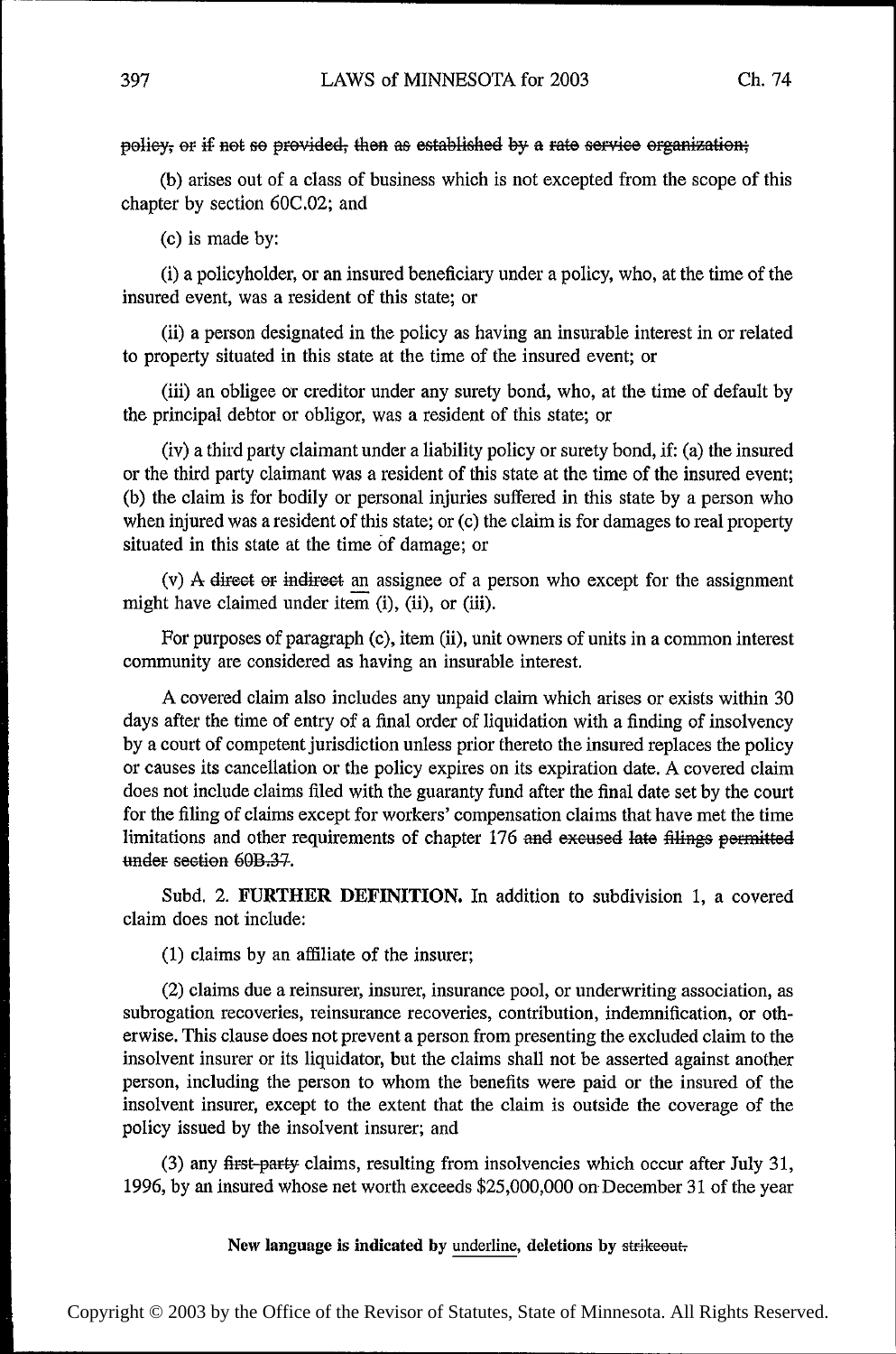~ ~~

~

~ ■ ~~ ■ ~ ~~ ~ ~ 【 ∎ ⊹ ∎ ⊹ ~ ~~

~

~

~

~~~

~ ~

~

 $\mathbf{r}$ 

~

prior to the year in which the insurer becomes an insolvent insurer; provided that an insured's net worth on that date shall be deemed to include the aggregate net worth of the insured and all of its subsidiaries and affiliates as calculated on a consolidated basis;

(4) any claims under a policy written by an insolvent insurer with a deductible or self-insured retention of  $$300,000$  or more, nor that portion of a claim that is within an insured's deductible or self-insured retention;

(5) claims that are a fine, penalty, interest, or punitive or exemplary damages.

Subd. 3. LIMITATION OF AMOUNT. Payment of a covered claim, whether upon a single policy or multiple policies of insurance, is limited to no more than \$300,000. In the case of claim for unearned premium by a single claimant, the entire claim up to \$300,000 shall be allowed excluding retrospective or, experience—rated insurance plans or premiums subject to adjustment after termination of the policy. The limitation on the amount of payment for a covered claim does not apply to claims for workers' compensation insurance. In no event is the association obligated to the policyholder or claimant in an amount in excess of the obligation of the insurer under the policy from which the claim arises. For insolvencies occurring on or after October 1, 1985, no deductible applies to claims eligible for payment under the assigned claims plan under sections 65B.63 to 65B.65.

Subd. 4. AGGREGATE LIMITATION. Except in the case of a claim for benefits under workers' compensation coverage, any obligation of the association to or on behalf of an insured and its affiliates on covered claims ceases when  $$10,000,000$ has been paid in the aggregate by the association and any one or more associations similar to the association of any other state or states, to or on behalf of that insured, its affiliates, and additional insureds on covered claims or allowed claims arising under the policy or policies of any one insolvent insurer.

Sec. 7. Minnesota Statutes 2002, section 60C.11, subdivision 7, is amended to read:

Subd. 7. The association may recover the amount of any covered claim including claim handling expenses paid, resulting from insolvencies which occur after July 31, 1996, on behalf of an insured who has a net worth of \$25,000,000 as provided in section 60C.09, subdivision 2, clause (3), on December 31 of the year immediately preceding the date the insurer becomes an insolvent insurer and whose liability obligations to other persons are satisfied in whole or in part by payments made under this chapter.

Sec. 8. Minnesota Statutes 2002, section 60C.16, is amended to read:

# <sup>~</sup>60C.16 EXAMINATION OF THE ASSOCIATION.

The association is subject to examination and regulation by the commissioner.<br>The board of directors shall submit; not later than March 30 of each year, a financial report for the preceding calendar year in a form approved by the commissioner.

Sec. 9. Minnesota Statutes 2002, section 60C.18, subdivision 1, is amended to read:

### New language is indicated by underline, deletions by strikeout.

Copyright © 2003 by the Office of the Revisor of Statutes, State of Minnesota. All Rights Reserved.